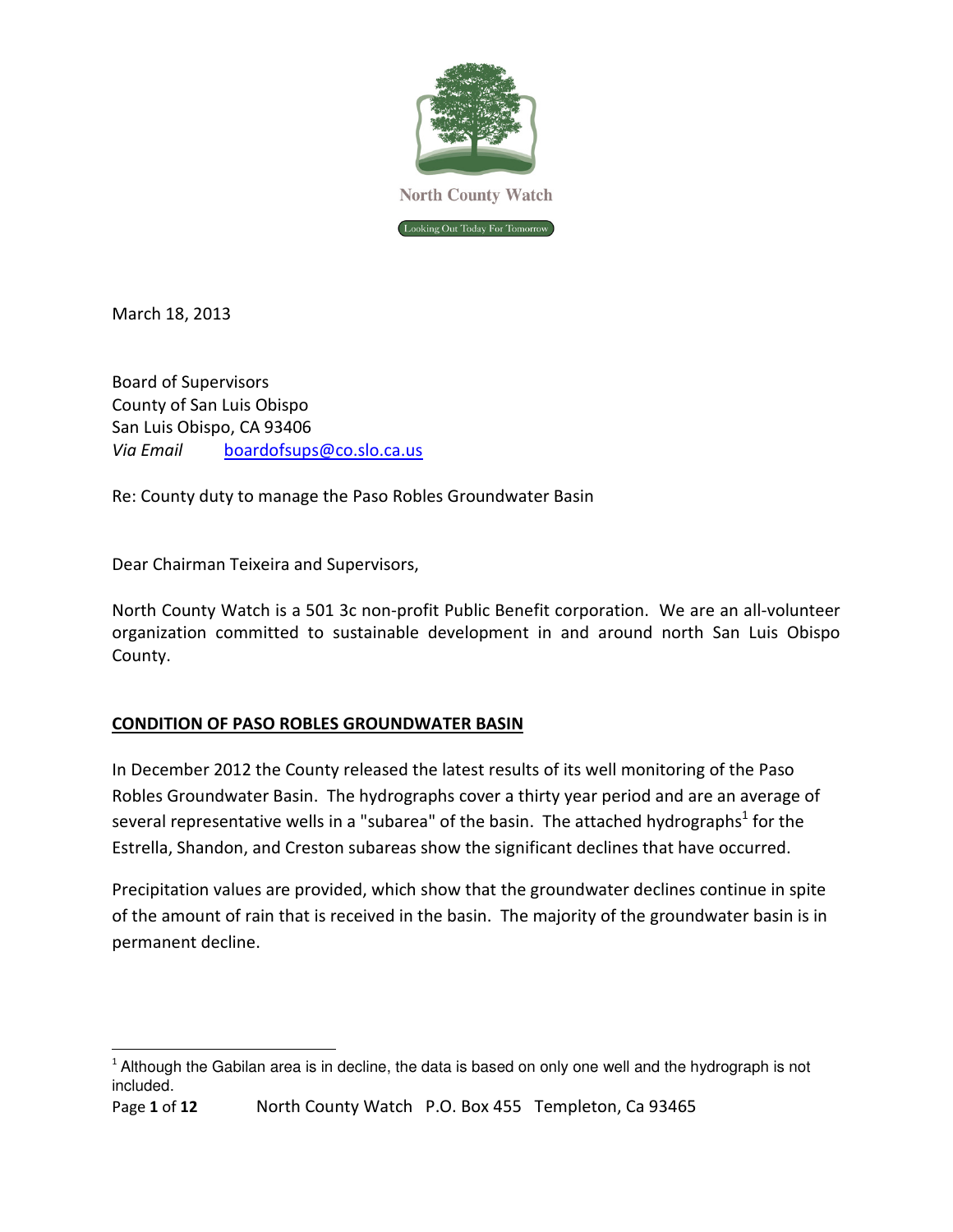The fact is the basin is in overdraft. Department of Water Resources Bulletin 118-Update 2003 defines "overdraft" as the condition of a ground water basin where the amount of water extracted exceeds the amount of ground water recharging the basin "over a period of years."

Groundwater overdraft is defined as the condition of a groundwater basin or subbasin in which the amount of water withdrawn by pumping exceeds the amount of water that recharges the basin over a period of years, during which the water supply conditions approximate average conditions (DWR 1998). Overdraft can be characterized by groundwater levels that decline over a period of years and never fully recover, even in wet years. If overdraft continues for a number of years, significant adverse impacts may occur, including increased extraction costs, costs of well deepening or replacement, land subsidence, water quality degradation, and environmental impacts. $2$ 

Such a period of time must be long enough to produce a record that, when averaged, approximates the long-term average hydrologic conditions for the basin. The data from the hydrographs covers 30 years of well levels and irrefutably supports and authenticates the fact of overdraft.

Paso Robles Groundwater Basin Water Balance Review and Update (Fugro 2010) estimated the groundwater pumping total in 2009 to range from 94% (91,915 AFY) to 99% (96,781 AFY) of the perennial yield<sup>3</sup> for the entire basin. Perennial yield is estimated at 97,700 AFY for the entire basin<sup>4</sup>. [Note the attached graph that separates out the numbers for the Atascadero subbasin from the main basin.] We have no estimate of the increase in irrigated Ag in the Paso Basin through 2011. We understand that during 2012-2013, an additional 8,000 acres of vines are being planted. At a very conservative one acre foot per acre per year, these 8,000 acres will guarantee, even to the most skeptical, that the basin exceeds the safe perennial yield, therefore – OVERDRAFT.

l <sup>2</sup> DWR Bulletin 118-Update 2003 p. 96

<sup>&</sup>lt;sup>3</sup> Paso Robles Groundwater Basin Water Balance Review and Update (Fugro 2010) The perennial yields of the Basin… were estimated during Phase II of the Paso Robles Groundwater Basin Study as 97,700… (Fugro 2005). The water balance calculation from 1998 to 2009 for water duty factor set No. 1 (which assumes a rural domestic water duty factor of 1.0 AFY/DU) shows an estimated total groundwater outflow in 2009 of 91,915 AF (equal to approximately 94% of the perennial yield). The water balance calculation for set No. 2 (rural domestic water factor of 1.7 AFY/DU) suggests an estimated total groundwater outflow in 2009 of 96,781 AF (or approximately 99% of the perennial yield). P. 11

<sup>&</sup>lt;sup>4</sup> Although most of the discussion of basin numbers does not differentiate between the main Paso basin, which is designated in a Level of Severity III and the Atascadero sub-basin which is not in overdraft, it is important to remember that based on 2006 numbers the safe perennial yield of the main basin is 80,600 AFY and the total demand is 73,928 AFY.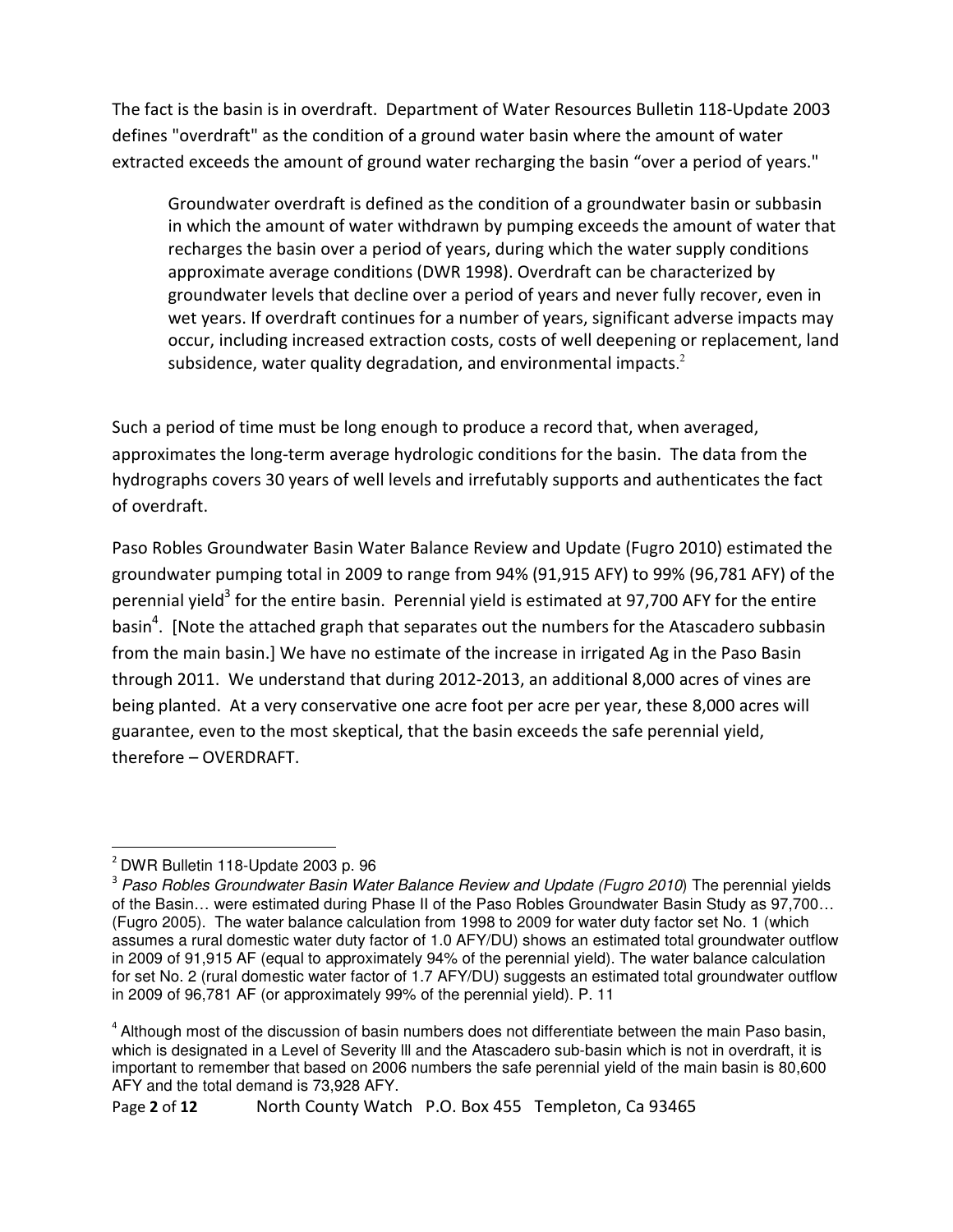The Master Water Report<sup>5</sup> pages 4-177 through 4-178 and 4-187 through 4-188 shows future demand exceeding the safe yield.

The Paso Robles Groundwater Basin Resource Capacity Study, adopted February 2011, is an additional source for data. Restoring balance will not be easily accomplished and as the overdraft increases and continues, the safe yield in acre feet per year declines.

However, when considering the balance of inflows and outflows over a long period of time, 97,700 AFY of water can be removed on average, with no long-term decrease in storage. If outflows over a longer term basis are greater than 97,700 acre feet per year, it is assumed that water cannot be replaced and the process of "mining" groundwater has occurred. Mining of groundwater means that the water removed can never be replaced. Outflows would have to be lower than the perennial yield in a future year(s) to the same degree that outflows exceeded the perennial yield in order for mining of groundwater to not occur.<sup>6</sup>

## DUTY TO MANAGE THE BASIN AND ITS RESOURCES

The problem of overdraft of groundwater basins is not unique to the Paso basin. DWR Bulletin 118-Update 2003 estimates that statewide groundwaters are overdrafted by 1-2 Million AFY.<sup>7</sup> The Santa Maria basin offers an example of overdraft resulting in adjudication of the basin and the resulting turmoil. Adjudication will most likely permanently cede management of the basin to a water master rather than the County.

The evidence from decades of study of the basin portrays a basin in serious decline. In fact, we maintain that the county failed in its duty as manager of the basin to recognize that the basin was in a state of critical overdraft as long ago as 2005, if not earlier. DWR Bulletin 188-Update 2003 defines critical overdraft as:

 A basin is subject to critical conditions of overdraft when continuation of present water management practices would probably result in significant adverse overdraft-related environmental, social, or economic impacts.<sup>8</sup>

In its management role, the county has the duty to alleviate overdraft and the depletion of water resources, prevent waste and unreasonable water use and to maximize the beneficial use of the state's limited resource. The county's lack of affirmative water management policies has

 5

<sup>。&</sup>lt;br><sup>6</sup> Paso Robles Groundwater Basin Resource Capacity Study – Adopted February 2011 P. 4

 $7$  DWR Bulletin 118-Update 2003 p.2

<sup>8</sup> Ibid. P. 98

Page 3 of 12 North County Watch P.O. Box 455 Templeton, Ca 93465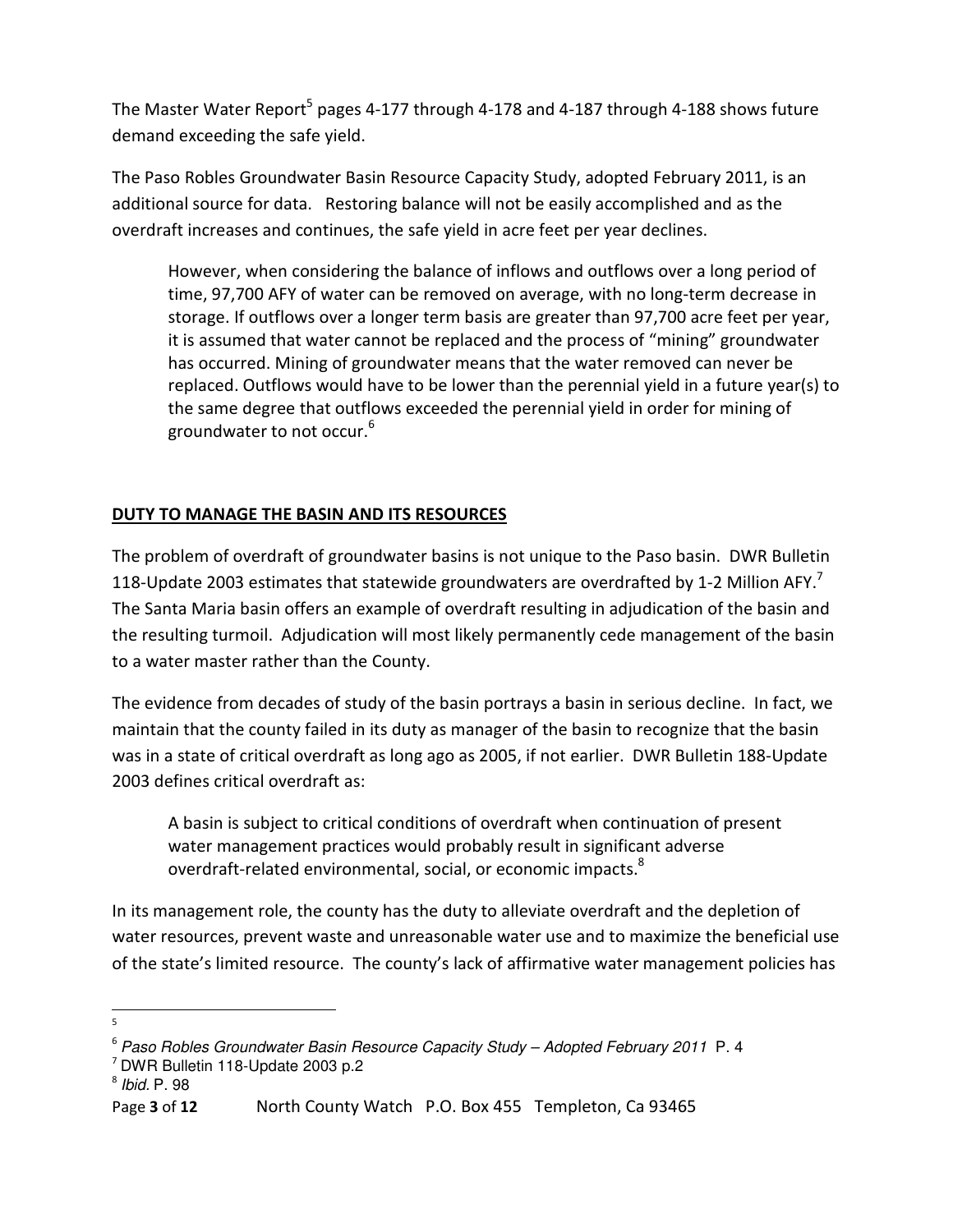resulted in evidence of harm to residents and the environment that is serious, irreversible and cumulative.

The final finding<sup>9</sup> in the Todd Engineering report "Evaluation of Paso Robles Groundwater Basin Pumping: Water Year 2006" clearly states what is required for long-term sustainability in the basin. The report states in part:

Given that agriculture accounts for two-thirds of pumping, regular updating of agricultural pumping (land use, cropping, and irrigation rate data) is essential to management of the groundwater resources for long-term sustainability.

Additional evidence of the County's failure to manage the basin can be found in land use policies that increase rural density and the failure to mandate timely updates to the basin's safe yield calculations. Further, the County does not require meters on wells nor prohibit the export of water from the basin. The alternative review option in the grading ordinance ignores impacts to the basin from agricultural ponds or reservoirs.

The Todd Engineering Report<sup>10</sup> includes the SLO County Planning Department assessment of "ultimate" residential build-out over the basin as 75% of all possible parcels and sets build-out pumping at "just over 37,000 AF." Pumping in the basin has already precluded a set aside of the required additional approximately 26,000 AF to accommodate build-out of 75% of existing parcels.

As a result of the County's deleterious and negligent failure to act, the County Board of Supervisors have created a public nuisance<sup>11</sup>. The nuisance is a threat to the health and safety of residential overliers of the basin, the destruction of environmental and public trust resources of the basin, and the economic impacts to private property and ag production from the loss of water resources.

The County is the sole manager of the basin and has recourse to abate the problem. "The public nuisance doctrine is aimed at the protection and redress of community interests and, at least in theory, embodies a kind of collective ideal of civil life which the courts have vindicated by equitable remedies since the beginning of the 16th century." (People ex rel. Gallo v. Acuna

l

<sup>&</sup>lt;sup>9</sup> Todd Engineering report "Evaluation of Paso Robles Groundwater Basin Pumping: Water Year 2006" (Published May 2009) p. 10

 $^{\circ}$  Ibid p. 9

 $11$  "The elements 'of a cause of action for public nuisance include the existence of a duty and causation.' Public nuisance liability 'does not hinge on whether the defendant owns, possesses or controls the property, nor on whether he is in a position to abate the nuisance; the critical question is whether the defendant created or assisted in the creation of the nuisance.' " (Melton v. Boustred (2010) 183 Cal.App.4th 521, 542 [107 Cal.Rptr.3d 481], internal citations omitted.)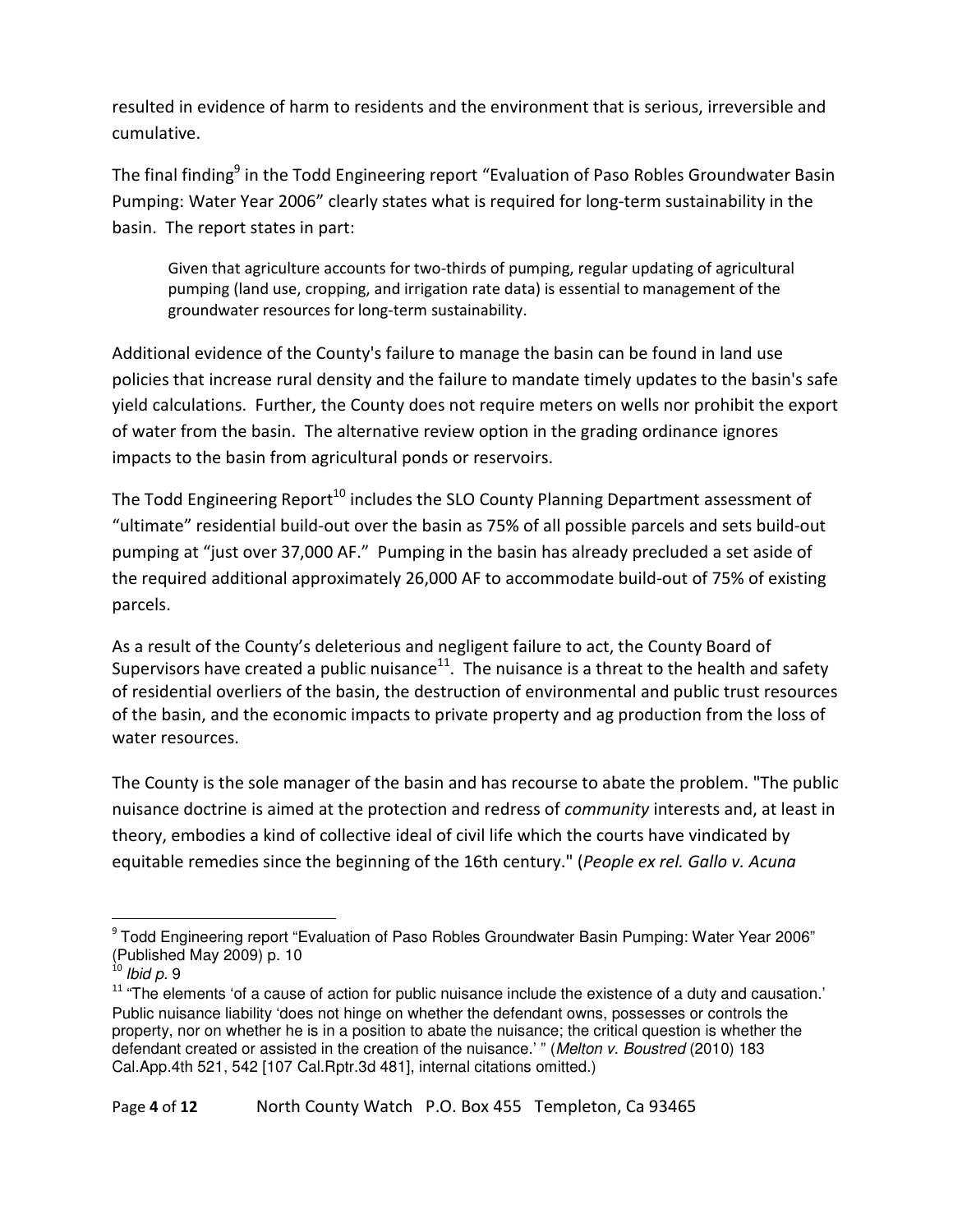(1997) 14 Cal.4th 1090, 1103 (Acuna).) The expectation of clean, high quality groundwater is the standard of civil life for the overliers of the Paso basin and vital to "community interests".

Civil Code section 3480 provides: "A public nuisance is one which affects at the same time an entire community or neighborhood, or any considerable number of persons, although the extent of the annoyance or damage inflicted upon individuals may be unequal."

The nuisance is substantial and unreasonable.<sup>12</sup> The interference to the public from overdraft is evidenced, at the very least, by the need to increasingly lower pumps, or drill new wells, or the loss of one's home. These damages $^{13}$  have been well stated in the public record.

In addition, the US Geological Survey has reported on the intrusion of geothermal waters into the fresh water aquifer as the basin is depleted (just as salt water intrusion is a problem in overdrafted coastal aquifers.) (Presentation to WRAC January 2013)

The County has failed to abate the nuisance even in the face of years of evidence that the basin is threatened by the continuation of its water management and agricultural practices and so, the County assumes the risk of financial burden of the losses by the residential overliers and commercial and industrial and agricultural overliers who experience health and safety and financial harm from loss of use or the interference with the expectation of quiet enjoyment of their property. The County is at risk of creating a permanent or long lasting condition<sup>14</sup> of overdraft by its failure to manage the basin equitably for all users.

<sup>14</sup> Restatement (Second) of Torts, beginning with Section 821B

- 1. A public nuisance is an unreasonable interference with a right common to the general public.
- 2. Circumstances that may sustain a holding that an interference with a public right is unreasonable include the following:
	- a. whether the conduct involves a significant interference with the public health, the public safety, the public peace, the public comfort or the public convenience, or
	- b. whether the conduct is proscribed by a statute, ordinance or administrative regulation, or
	- c. whether the conduct is of a continuing nature or has produced a permanent or long lasting effect, and, as the actor knows or has reason to know, has a significant effect upon the public right.

<sup>&</sup>lt;sup>12</sup> "Of course, not every interference with collective social interests constitutes a public nuisance. To qualify . . . the interference must be both substantial and unreasonable." (People ex rel. Gallo, supra, 14 Cal.4th at p. 1105.)

 $13$  "An essential element of a cause of action for nuisance is damage or injury." (Helix Land Co., Inc. v. City of San Diego (1978) 82 Cal.App.3d 932, 950 [147 Cal.Rptr. 683].)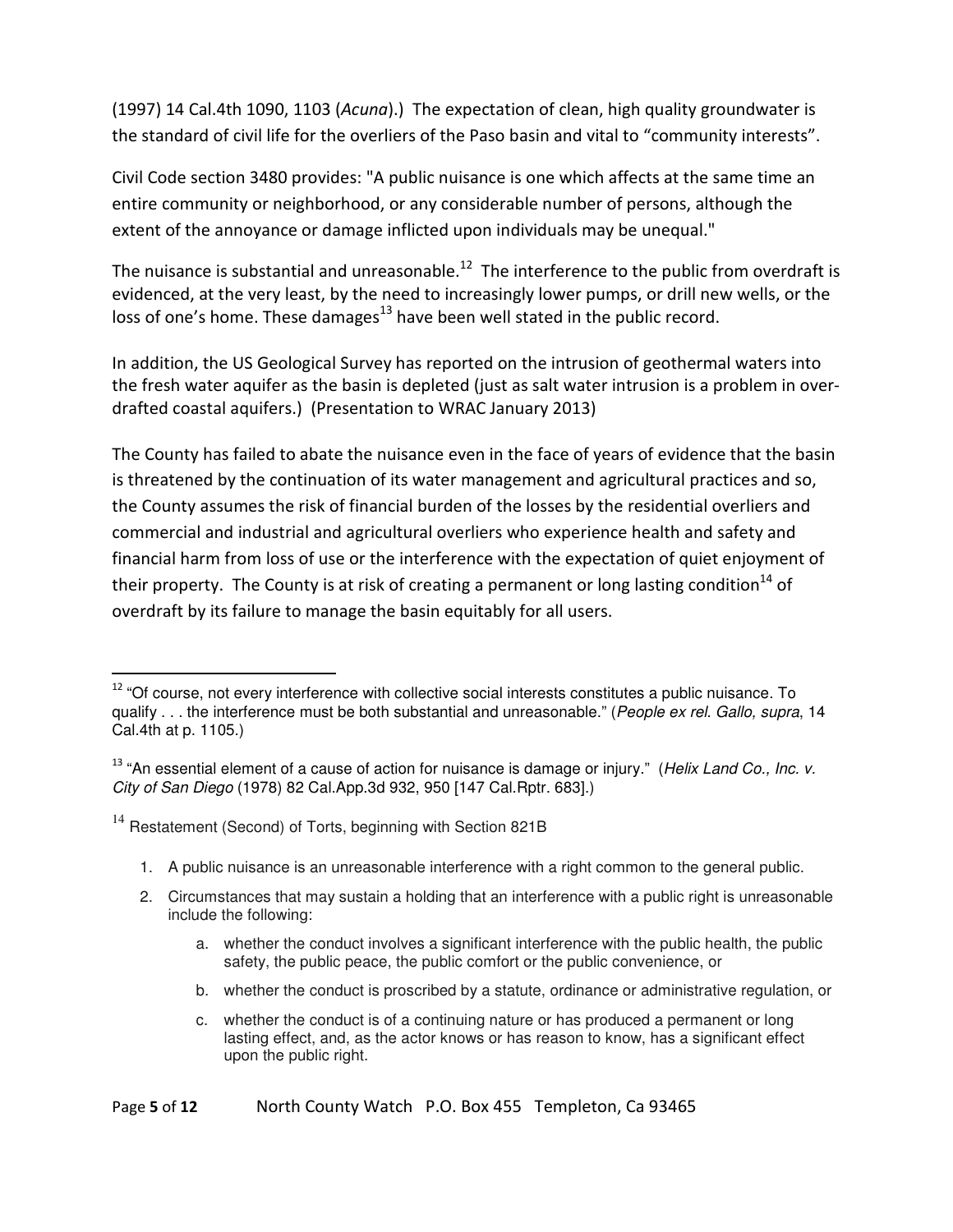## PROTECTION OF PUBLIC TRUST RESOURCES

Further, the studies commissioned by the County have consistently failed to account for water resources required for the health and safeguarding of environmental resources. The cited water studies make it clear that the requirements of environmental resources have not been considered in the assessment of safe yield. The categories of users are consistently: Agricultural, Municipal, Small Community, Small Commercial, and Rural Domestic. In short, Public Trust Resources are ignored. Streams, springs and riparian areas are being de-watered by the drawdown of the basin. The ongoing Scott River litigation against Siskiyou County is all about the harmful impacts to riparian and public trust resources from groundwater pumping. The Scott River, like the Salinas River, is a navigable water body protected by the Public Trust Doctrine. Appendix E of DWR Bulletin 118-Update 2003<sup>15</sup> lists the State Water Resources Control Board beneficial use designations. These include the following:

- Preservation of Biological Habitats of Special Significance (BIOL) Uses of water that support designated areas or habitats, such as established refuges, parks, sanctuaries, ecological reserves, or Areas of Special Biological Significance (ASBS), where the preservation or enhancement of natural resources requires special protection.
- Rare, Threatened, or Endangered Species (RARE) Uses of water that support habitats necessary, at least in part, for the survival and successful maintenance or plant or animal species established under State or federal law as rare, threatened or endangered.
- Warm Freshwater Habitat (WARM) Uses of water that support warmwater ecosystems including, but not limited to, preservation or enhancement of aquatic habitats, vegetation, fish, or wildlife, including invertebrates.
- Water Contact Recreation (REC-1) Uses of water for recreational activities involving body contact with water, where ingestion of water is reasonably possible. These uses include, but are not limited to, swimming, wading, water-skiing, skin and scuba diving, surfing, white water activities, fishing, or use of natural hot springs.
- Wildlife Habitat (WILD) Uses of water that support terrestrial ecosystems including, but not limited to, preservation and enhancement of terrestrial habitats, vegetation, wildlife (e.g., mammals, birds, reptiles, amphibians, invertebrates), or wildlife water and food sources.

Protection of public trust assets have consistently been ignored in consideration of basin requirements.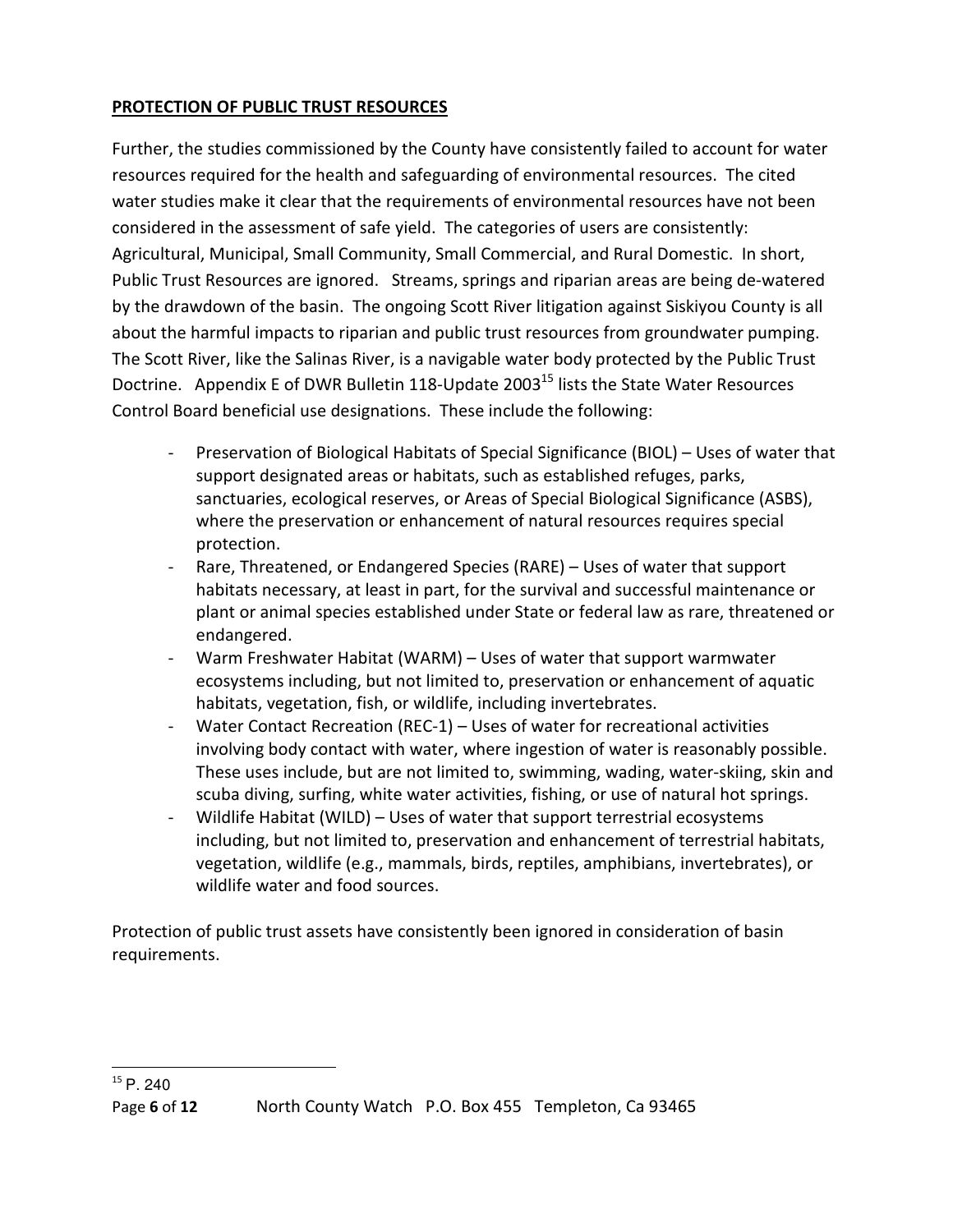## REVISION OF PROJECTIONS

Protecting public trust assets is an affirmative obligation. The Resource Capacity Study and other water assessments need to be revised and updated immediately to include water requirements for the protection of public trust assets and the beneficial uses listed.

Further, basin management recovery plans will necessarily be seriously flawed if they rely on projections for basin yield through 2025. The 2010 Basin Update qualifies the projections through 2025:

The 15-year climate (i.e., annual precipitation) from 1994 to 2009 is also assumed to repeat itself from 2010 to 2025. 16

There is abundant evidence that we are headed for much drier years.<sup>17</sup> County studies of the basin and projections of future use need to be immediately revised to include models for predicted droughts.

## EXAMPLES OF ACTIONS

The County needs to act immediately to abate the nuisance created by its water management policies and its agricultural policies. Examples of actions the County can undertake include:

- 1. Immediately enact an urgency moratorium on Alternate Review Program for reservoirs and ponds as described in LUO 22.52.080 based on significant environmental impacts to water resources.
- 2. Enact an urgency interim ordinance regulating new plantings and expansion of irrigated ag and other water intensive uses in the affected basin which limits per parcel use of water to a sustainable level.

l <sup>16</sup> Paso Robles Groundwater Basin Water Balance Review and Update (Fugro 2010) P. 12

<sup>&</sup>lt;sup>17</sup> Permanent climate conditions across the North American Southwest that are comparable to the worst mega drought in 1,000 years ... Seager et al., Projections of declining surface water availability for the southwestern United States, Nature Climate Change, December 2012, page 5, last paragraph.

Abstract: http://www.nature.com/nclimate/journal/vaop/ncurrent/full/nclimate1787.html

NOAA: http://www.ldeo.columbia.edu/res/div/ocp/glodech/research11%20SW%20water%20surface.html

Earth Institute press release: http://blogs.ei.columbia.edu/2012/12/23/smaller-colorado-river-projected-forcoming-decades-study-says/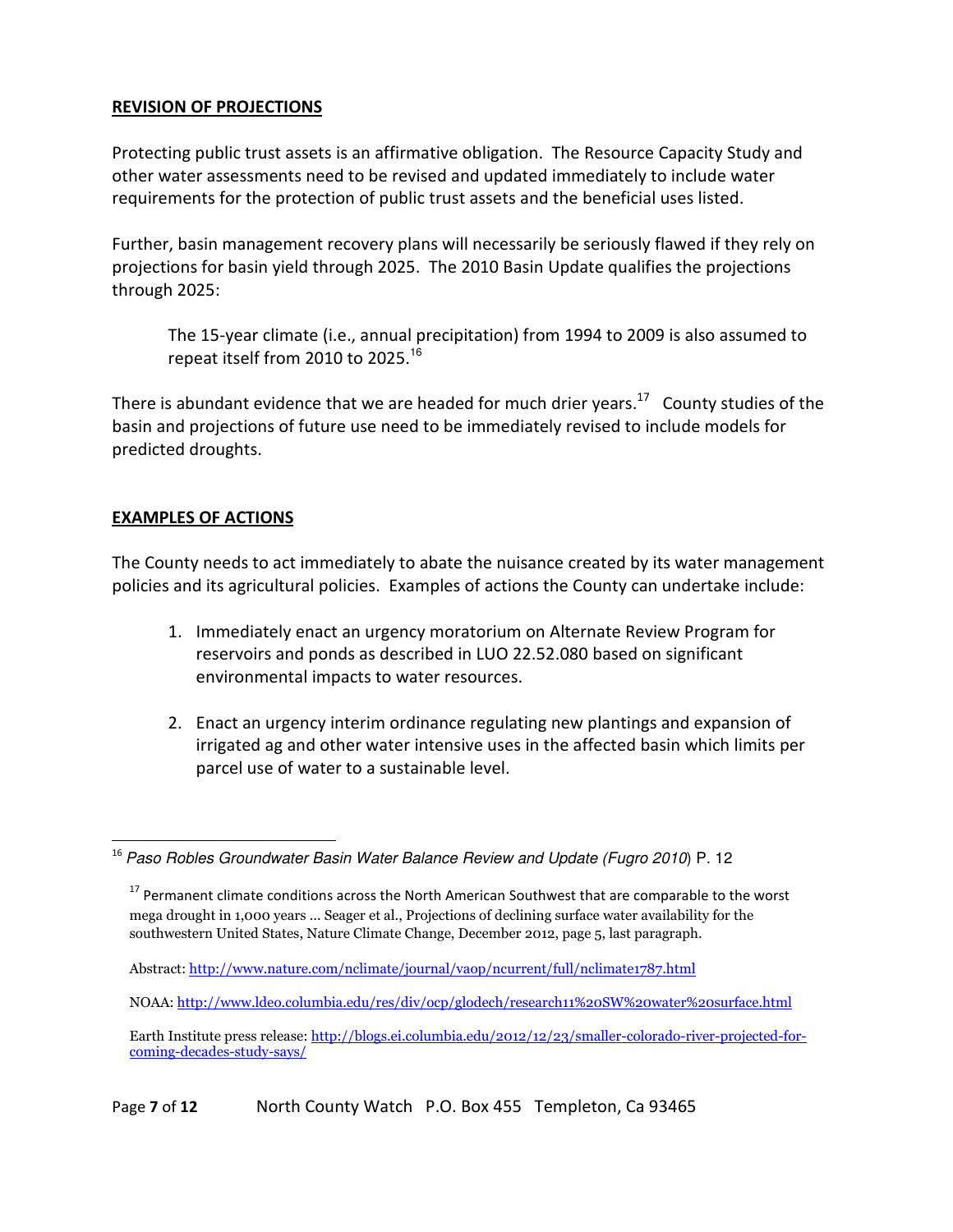- 3. Require a hold harmless notification, similar to the Right to Farm notification, in the form of a recorded notice as part of the title process when land is sold in the basin noticing the buyer that the basin is in decline and the buyer should not rely on groundwater for intensive water uses.
- 4. Enact an urgency interim ordinance requiring new and expanded water user provide liability insurance or bonding that guarantees that residential users' water supply and wells are maintained at current levels, current water quality and quantity.
- 5. Enact an urgency moratorium restricting the installation of new wells to no greater than 6" casing.
- 6. Adopt an urgency interim plan for the equitable allocation of groundwater which protects the superior rights, per state law, of residential users, based on the health and safety of the residents, and their superior right to a clean, potable water supply.
- 7. Enact an urgency moratorium on all agricultural overhead irrigation, including for frost protection measures.
- 8. Enact an urgency moratorium banning construction of all reservoirs for the storage of water for irrigation purposes.
- 9. Safeguard public trust assets by updating its water assessment use to include environmental and natural resource requirements.
- 10. Prohibit the export of water from the basin.

Respectfully,

Susan Harvey, President

Attachments: Hydrographs for Shandon, Creston, and Estrella

CC: Paavo Ogren, Director, County Public Works Paso Robles Groundwater Basin Blue Ribbon Committee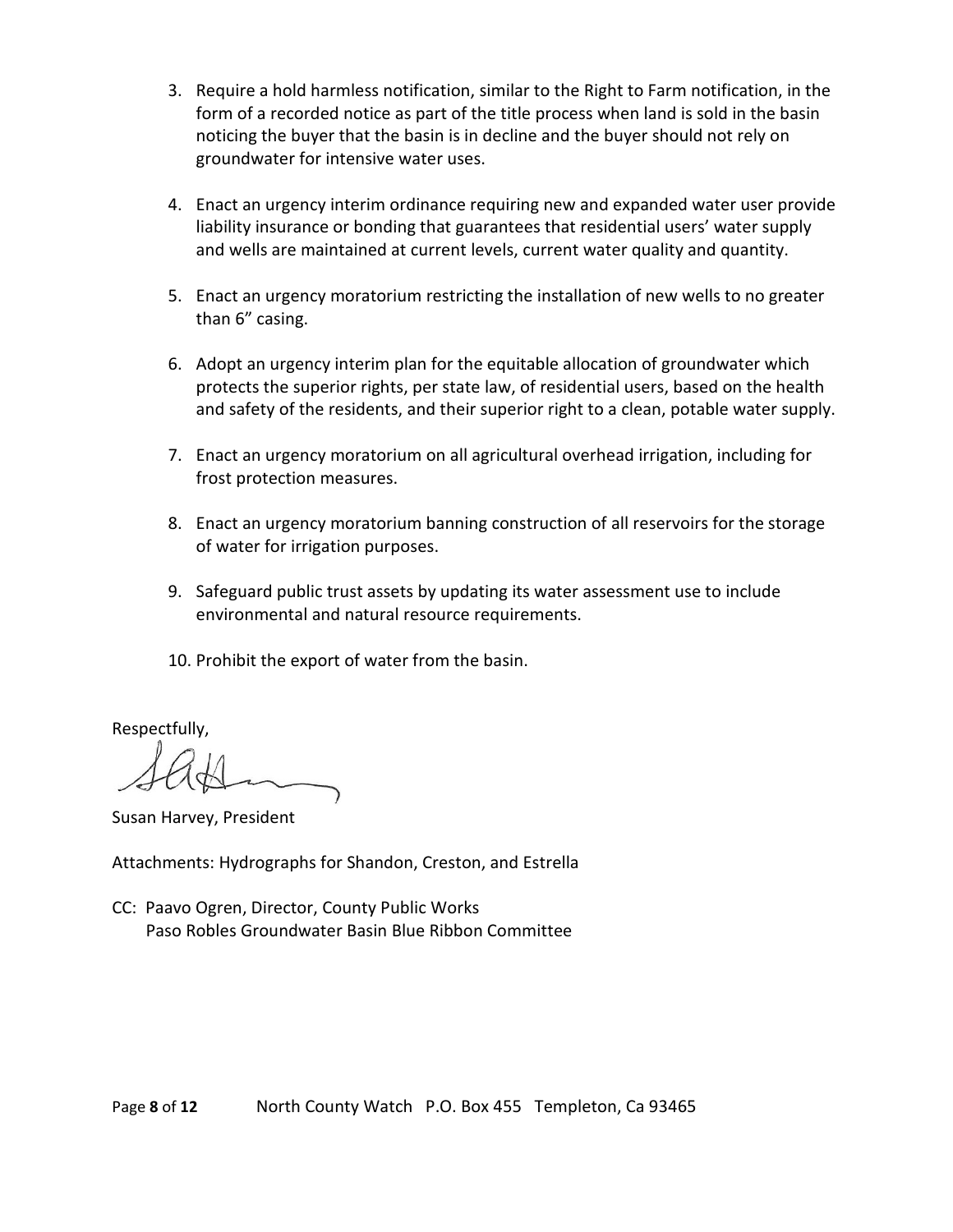#### Attachment 2

# **Sub-Area WSE Trend Analysis**

| The County of San Luis Obispo, CA<br>Mon. Entity |                         |                              |           | Date                          | 11/15/2012 |  |
|--------------------------------------------------|-------------------------|------------------------------|-----------|-------------------------------|------------|--|
| <b>Sub-Area Information</b>                      |                         | <b>Sub-Area Well Records</b> |           | <b>Report Information</b>     |            |  |
| Sub-Area                                         | Estrella                | Period of Record             | 1977-2012 | Report Start Year             | 1981       |  |
| <b>Basin Name</b>                                | Paso Robles             | Num. BMO Wells               | 6         | Period of Record              | 1981-2012  |  |
| <b>Raingage Information</b>                      |                         | <b>Raingage Records</b>      |           | <b>Trend Analysis Results</b> |            |  |
| Raingage Name                                    | Atas. Mutual Water # 34 | Period of Record             | 1928-2012 | BMO Target <sup>37</sup>      | (60.00 ft) |  |
| Raingage Elev.                                   | 835.00 ft               | Average Precip.              | 17.77 in  | 2012 CD                       | (75.35 ft) |  |
|                                                  |                         |                              |           |                               |            |  |

NOTES: 1) The Basin Management Objective (BMO) is to maintain the Cummulative Departure (CD) above the BMO Target Water Surface Elevation (WSE) Trends





### Page 9 of 12 North County Watch P.O. Box 455 Templeton, Ca 93465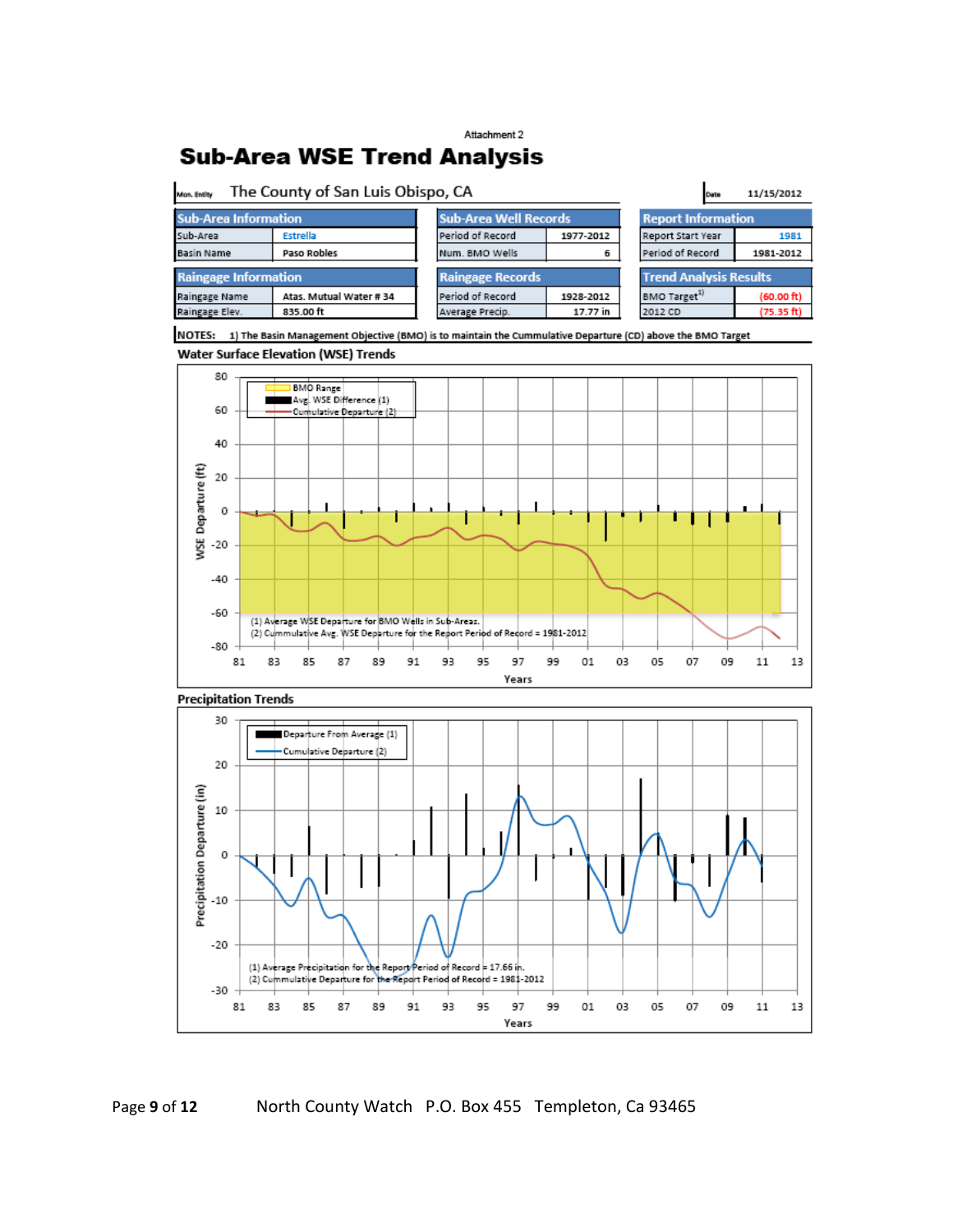## Attachment 2 **Sub-Area WSE Trend Analysis**



NOTES: 1) The Basin Management Objective (BMO) is to maintain the Cummulative Departure (CD) above the BMO Target Water Surface Elevation (WSE) Trends



Precipitation Departure (in) 0  $-10$  $-20$ (1) Average Precipitation for the Report Period of Record = 17.66 in (2) Cummulative Departure for the Report Period of Record = 1981-2012  $-30$ 81 83 85 87 89 91 93 95 97 99 01 03 05 07 09  $11\,$ 13 Years

Page 10 of 12 North County Watch P.O. Box 455 Templeton, Ca 93465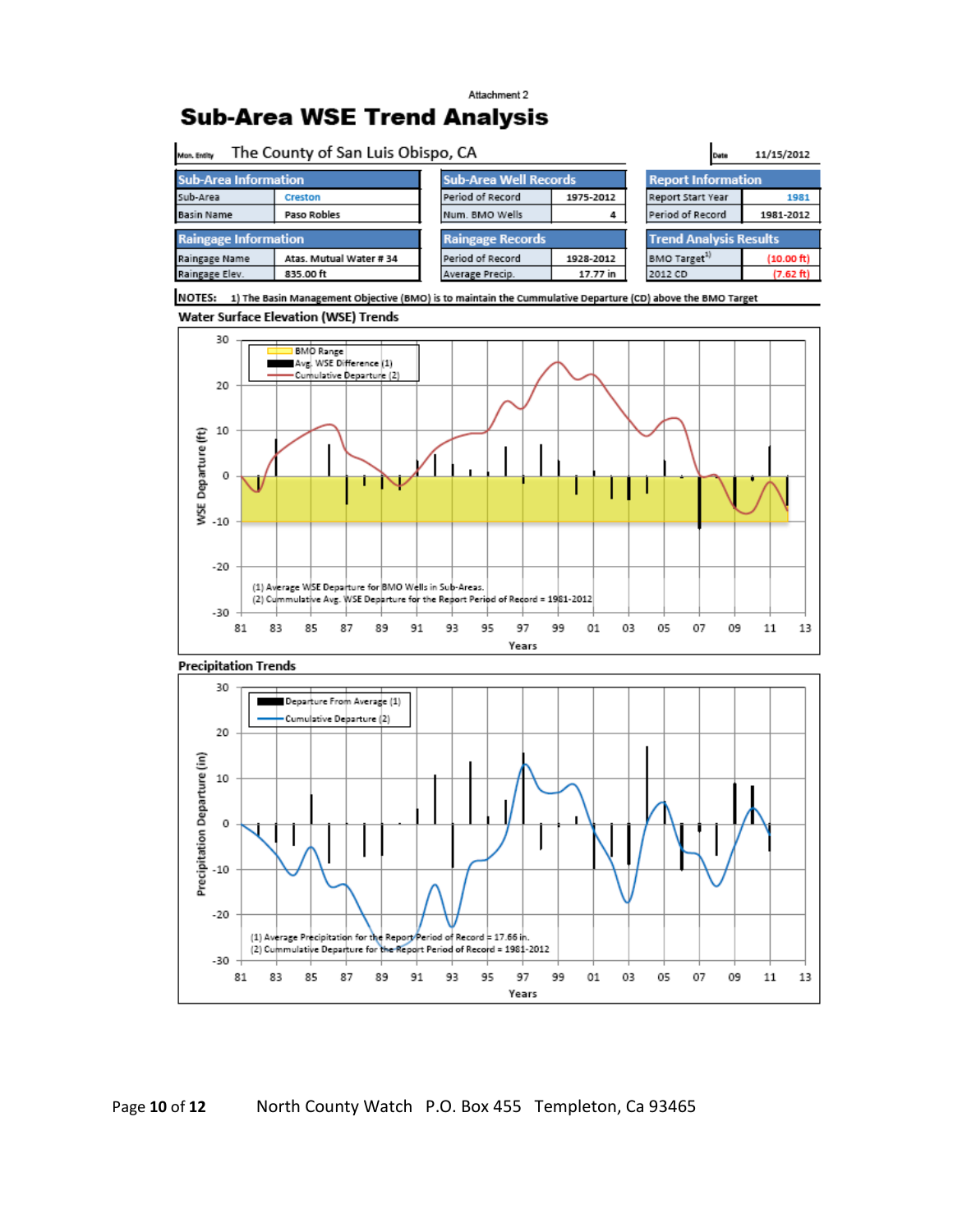## Attachment 2 **Sub-Area WSE Trend Analysis**

| Mon. Entity                             | The County of San Luis Obispo, CA | Date                         | 11/15/2012 |                               |            |  |
|-----------------------------------------|-----------------------------------|------------------------------|------------|-------------------------------|------------|--|
| <b>Sub-Area Information</b>             |                                   | <b>Sub-Area Well Records</b> |            | <b>Report Information</b>     |            |  |
| Sub-Area                                | Shandon                           | Period of Record             | 1976-2012  | <b>Report Start Year</b>      | 1981       |  |
| <b>Paso Robles</b><br><b>Basin Name</b> |                                   | Num. BMO Wells               | 4          | Period of Record              | 1981-2012  |  |
| <b>Raingage Information</b>             |                                   | <b>Raingage Records</b>      |            | <b>Trend Analysis Results</b> |            |  |
| Raingage Name                           | Atas, Mutual Water # 34           | Period of Record             | 1928-2012  | BMO Target <sup>1)</sup>      | (50.00 ft) |  |
| Raingage Elev.                          | 835.00 ft                         | Average Precip.              | 17.77 in   | 2012 CD                       | (49.50 ft) |  |
|                                         |                                   |                              |            |                               |            |  |

NOTES: 1) The Basin Management Objective (BMO) is to maintain the Cummulative Departure (CD) above the BMO Target







Page 11 of 12 North County Watch P.O. Box 455 Templeton, Ca 93465